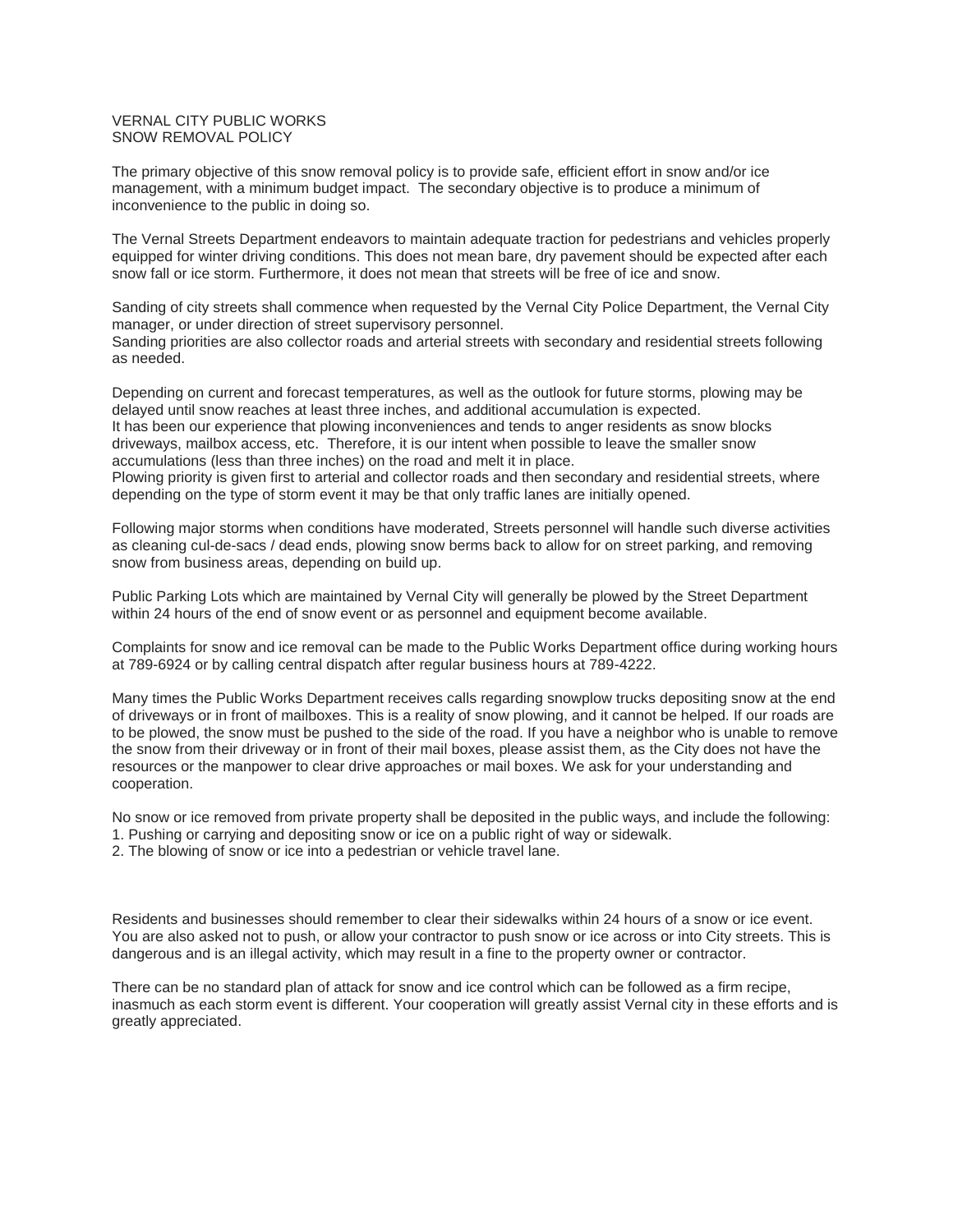# **The following is a more In-depth explanation of the above Vernal City Public Works Snow Removal Policy**

The primary objective of Vernal City's snow removal policy is to (with minimum budget impact) provide reasonably safe roads upon which vehicles properly equipped for winter driving conditions may travel. The secondary objective is to attempt a minimum of inconvenience to the public in doing so.

The removal process varies dependent on the type of precipitation, depth, temperature of air and pavement and timing of winter weather events. Inasmuch as no two storms are alike, Vernal City does not attempt one standard plan of attack for all snow and ice control but rather responds to the needs of each storm while considering the current best forecast and acting within the general criteria which follows below.

For storm events with an accumulation of less than 4 inches of snow and with moderate temperatures expected to follow, only salt and sanding operations will be utilized in an attempt to melt the snow in place rather than inconvenience residents with snow berms blocking driveways and mailboxes.

Plowing operations are initiated in snow events with accumulations greater than 4 inches of snow with additional accumulation expected and/or where severe cold temperatures are forecast. Vernal City will clear the travel lanes of the main snow accumulation (not to dry pavement) and sand and salt the intersections. This is first done on main arterial and collector roads then subsequent roads followed by neighborhoods and cul-desacs. The main objective during a snowstorm is to keep roadways passable. At the end of the storm, the plows begin to widen out all roads by pushing back the amassed snow to maintain the traveled way and where possible allow for parking. Residents may want to wait until the roads have been widened out before clearing the entrance of their driveways if they wish to avoid doing so more than once..

Snow removal policies tend to be similar in most heavy snowbelt cities. The reason is simple, COST. The most budget effective manner in which to open a road for public travel is to move the snow from the center of the road to the edge, then require each individual property owner to be responsible to open their own driveway and mailbox access.

Vernal City attempts to keep an open mind and continues to try various ideas to minimize the accumulation of snow berm in driveways. One example is the snow restrictors we envisioned, built and installed several years ago on our plows. While not a total answer they do help to some extent on smaller storms but are overpowered with heavy snowfall.

There are always numerous questions that arise from winter snow maintenance operations; perhaps we can attempt to answer a few.

## Why do you have to plow the snow into my driveway?

We do understand that the process of moving the snow to the shoulder of the road will push snow onto driveways as the snow leaves the plow and we really don't have a choice. If the plow is angled the other way as it passes it will deposit the snow back into the road, if we raise the plow as we pass we will dump even more snow in front of your house and not clear the road.

Why don't you plow the snow all the way to the curb the first time you are there instead of coming back later after my driveway is clean and filling it again?

We know that it's frustrating to shovel your driveway and then have the plow come by and push snow back at the base. Although we'd like to minimize the problem, we have only a limited number of trucks with which to plow the entire city area. We must attempt to open up the city to travel and then go back through and plow back the shoulders as we can, (often times depending upon temperature this happens on following days to avoid additional overtime.) Also storms seldom come by and dump their entire load in an hour or two and leave. Some storms can last for days necessitating keeping roads open and then plowing back as operators are available. There is no "efficient and cost effective" way to plow the roadway so that your driveway remains snow free.

Why don't you simply plow the snow to the middle of the road?

First: Snow plowed to the middle of the road creates a winter playground attracting neighborhood children into the middle of the street where they slide down the slope right into traffic lanes.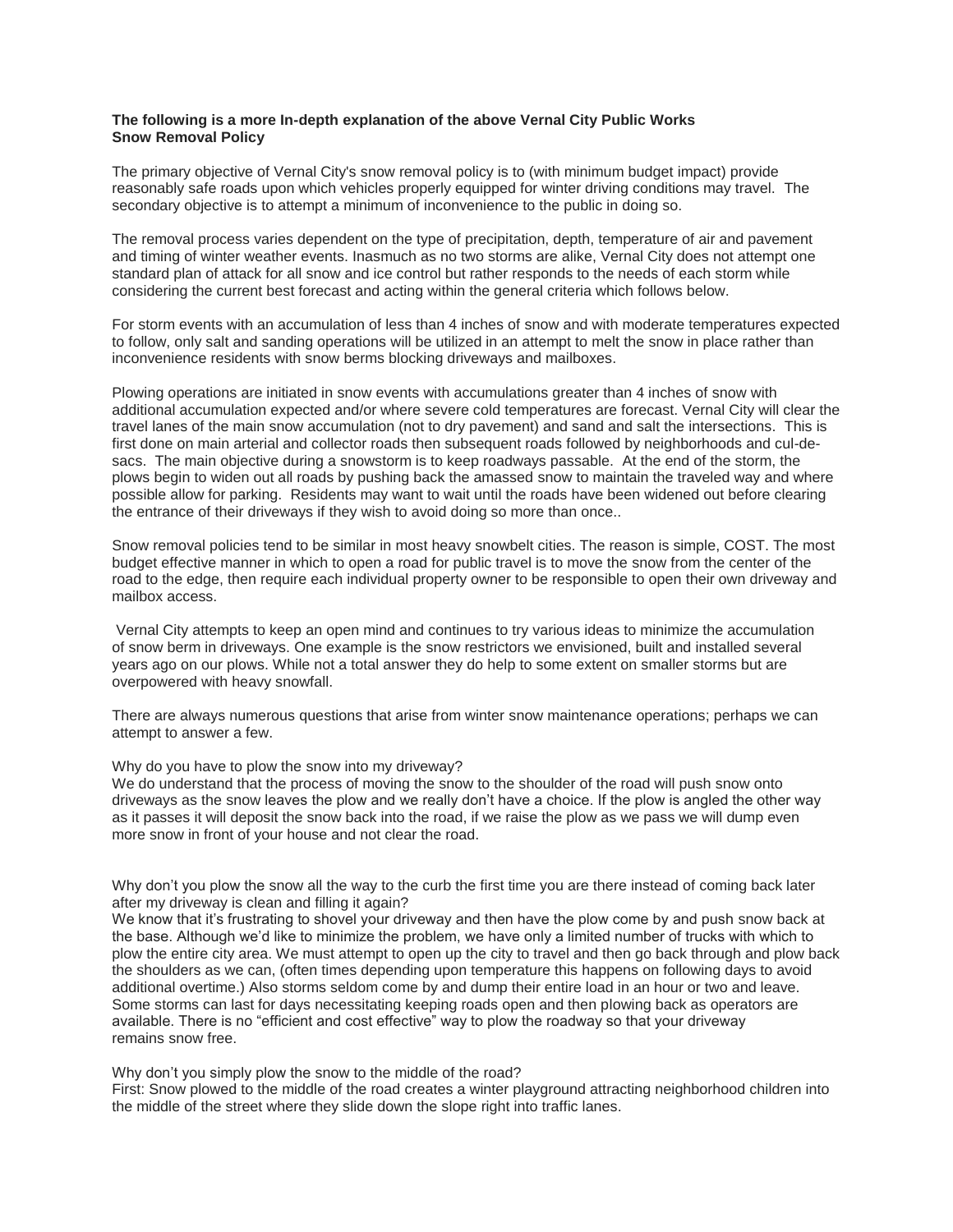Second: As the sun comes out it melts some of the snow causing water to run across the road and re-freeze each night creating black Ice conditions for weeks to come.

Third: The snow windrow down the middle of the street causes a whole host of property access, visibility, and liability problems.

Fourth: Most streets are not wide enough to allow for a large windrow of snow down the center and still maintain on-street parking and full lanes of traffic in each direction.

## Why don't you just haul the snow away?

People do not really think about the sheer volume of snow this would be, nor the cost involved. For only a small 6" snow storm accumulation, if you calculate the volume of snow that would be removed from Vernal City streets, even subtracting for the compaction that would take place as it's handled, it would still be a volume of snow that would take over 30,000 of our dump truck loads to haul away. Then we have the problem that each of our sanding units would have to be removed first and reloaded again before the onset of next storm. Last of all is the question of where do we put that much snow? Remember this is only one 6" storm.

How do I keep the city from plowing snow back into my driveway after I have scooped my drive? When you scoop snow from your driveway, we ask that you keep the snow to the right side of your driveway (as you are facing the street). This will help you avoid having your driveway plowed back shut with snow when the snow plows come down your street. Also, before final cleanup of your driveway, check the road. If it does not appear to be clean or widened out, a plow will return to plow again, and will unavoidably push snow back into the entrance of your driveway. Holding off might keep you from clearing your driveway additional times on the same day. Even though the Street Department makes every effort to minimize the amount of snow deposited in driveways, there is no practical way to plow a street without leaving a windrow there. Please understand, under normal circumstances, the Street Department cannot go back and shovel or plow out the end of private driveways.

# You pushed the street snow into my driveway, why can't I push it back into the street?

Please remember, the primary objective of Vernal City's snow removal effort is to provide reasonably safe roads upon which vehicles properly equipped for winter driving conditions may travel. Even setting the legality issues aside, anyone pushing or placing snow on or into the public right-of-way takes the risk of tremendous liability should they be the cause or contributing factor to an accident as those piles or berms freeze.

#### Can I park on the streets in the winter?

In order to run our snow plowing operations as efficiently as possible, we ask citizens to keep parked cars off streets as often as possible. Parked cars are an obstacle to clearing the street well, and also pose a hazard that plows must maneuver around. Your street will be plowed more thoroughly if there are fewer cars parked on the street. As per Vernal city ordinance Section 9.44.090 "No person shall park a vehicle on any street for a period of time longer than thirty (30) minutes during periods when streets are being snow plowed."

#### Why did you hit my mail box?

We do not "deliberately" knock over or damage mailboxes. Most mailboxes are not damaged by the vehicle itself but by the snow that is thrown from the plow. But, at times, with the combination of reduced visibility during a snow storm and snow banks, it is not always possible for our drivers to see a mailbox in time to avoid it. Remember, anything installed within the cities right-of-way (i.e., fence, mailbox etc.) is placed there at the owner's risk. Hence,

Residents are encouraged to place mailboxes at the maximum allowable distance from the pavement.

### Why is that truck driving with its plow up?

The Vernal City Street Department staff is well trained and dedicated to plow to keeping the roads open and passable. If a plow truck is riding with its' plow up, please do not be misled, they may be going for additional salt/sand mix, for fuel, driver change, or to the shop for repairs. Also if the storm is less than 4" they may be part of a sanding only operation as stated above.

#### How can I as a citizen help?

You can assist our equipment operators in several ways:

• Don't push driveway snow back into roads – place it on the down-stream/right side of the driveway or into the park strip where available.

• Always park your vehicle off of the street during snow and ice events.

• Once your street is plowed refrain from placing snow back into the street.